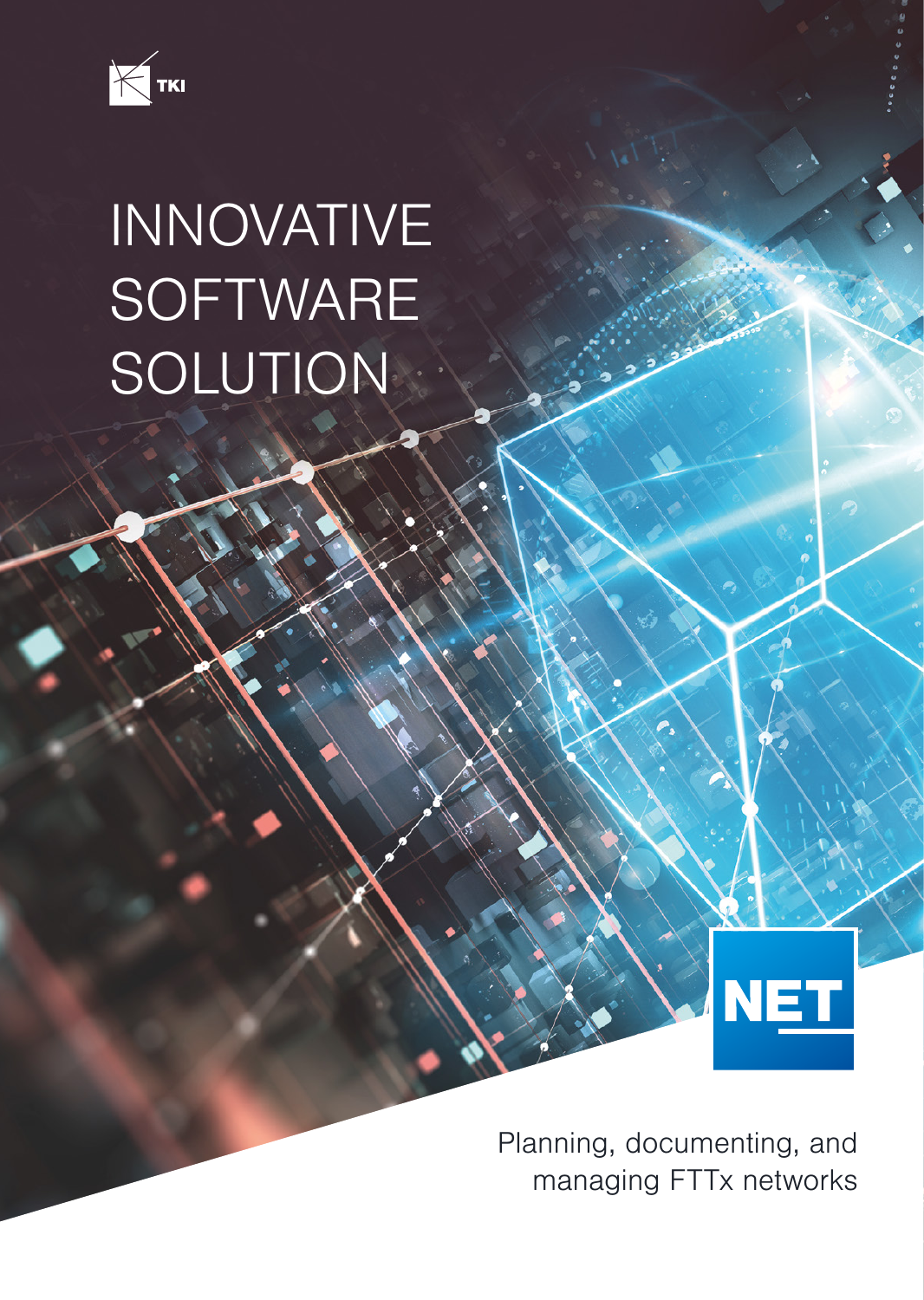# SOFTWARE SOLUTION FOR NETWORKS OF TOMORROW

NET is TKI's high-performance software solution for the highly-automated planning, documentation, and management of passive telecommunications infrastructure.

Practice-oriented workflows ensure an intuitive working environment. Meaningful charts and overviews combined with tabular evaluations and reports deliver optimal results.

NET supports your creativity with a high degree of automation, while leaving you plenty of design flexibility thanks to the freely scalable planning and display rules.

The NET Modules are used at all levels of planning, construction, incorporation of red correction, and network documentation, down to and including fiber level and network management.

You can use the NET Modules individually or in combination with each other depending on your requirements.

With NET, you output the data in accordance with the latest "GIS Nebenbestimmungen" for all funding phases.

Adding NET Maps to NET Design, NET Engineering, and NET Operations gives you a solution for providing information, and NET Cloud offers web-based access to your data.

The software solutions are available as rental licenses for integrating NET in your company. As an alternative, we can host software and data for you.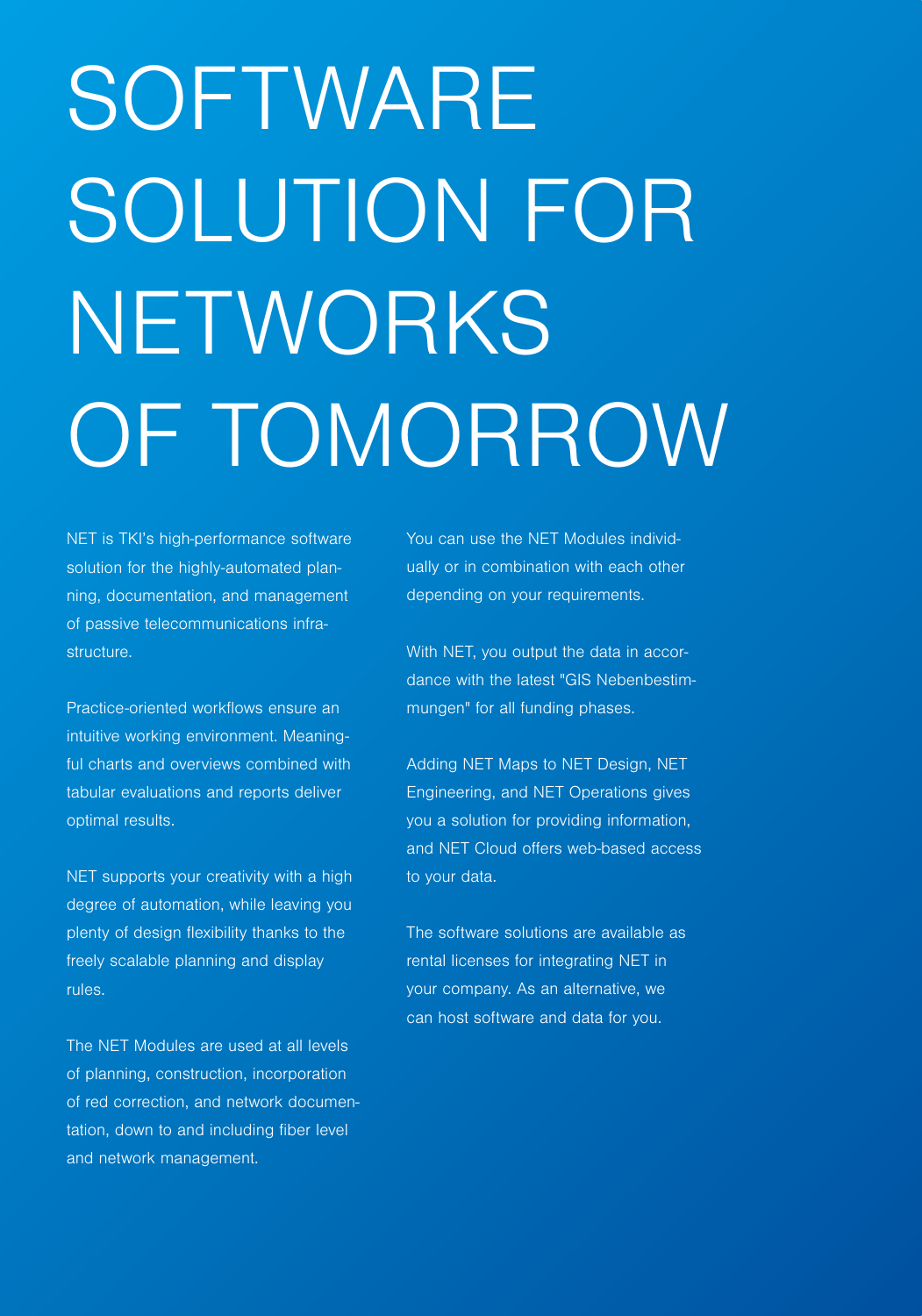## From planning to documentation through to network management

The Modules in the NET product family cover the entire network life cycle of complex telecommunication networks. NET is a high-performance and flexible solution based on Autodesk® AutoCAD® Map 3D; it is used for the efficient planning, documentation, and management of communication networks.

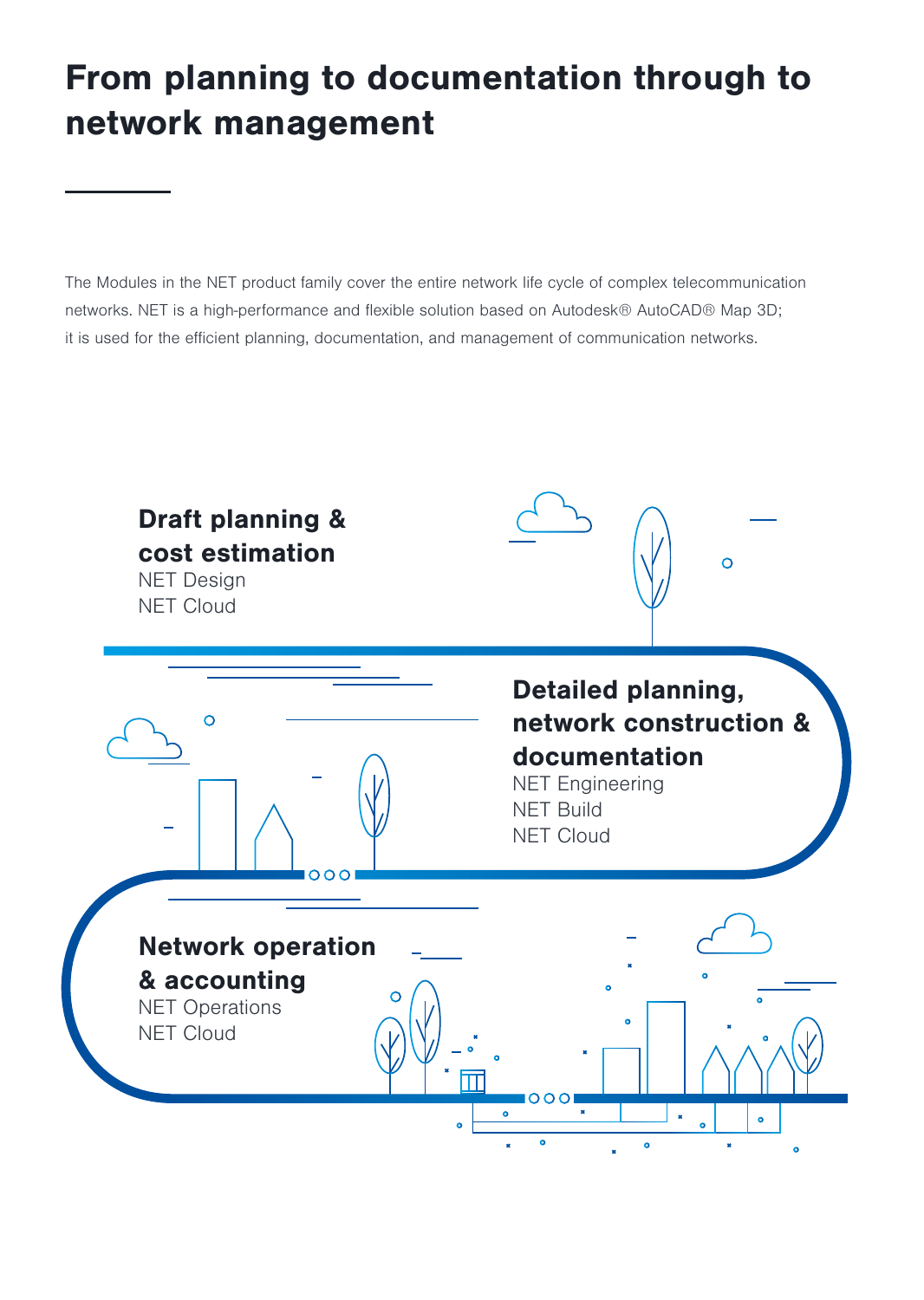## Innovative software solutions for effective working



NET Design is a comprehensive software package for highly automated planning with freely scalable planning rules based on mathematical optimization algorithms.

The result is a structural plan including an arithmetical, detailed cost overview.



With NET Engineering you document route, fiber optic, and duct networks down to the fiber and micro duct level.

NET Engineering allows you to do both document the network and prepare the implementation planning including all necessary documents and reports.



NET Operations supports you in managing your network.

Use the routing to find and reserve free fiber paths and to connect them with services and the related customers. Apply the OTDR measurement to the network and have the fault visualized.



#### Optimized structural planning

Highly automated, mathematically optimized structural planning saves time and costs

|--|

Scalable planning rules Freely scalable planning rules enable quick comparison of various planning options



High degree of automation

Despite a high degree of automation, the planner can intervene manually at any stage



Topological connection

Depiction of all network levels and their topological connections right down to the fiber



Intuitive operation Practice-oriented workflows ensure intuitive handling

#### Charts and overviews

Meaningful charts and overviews, tabular evaluations, and reports deliver optimal documents for carrying out construction work



#### Quick overview

Mapping of the fiber allocation enables a quick overview of the network utilization



#### Routing

Routing with various criteria supports the network marketing



#### Visualization of faults

Visualization of faults helps the technicians identify faults on site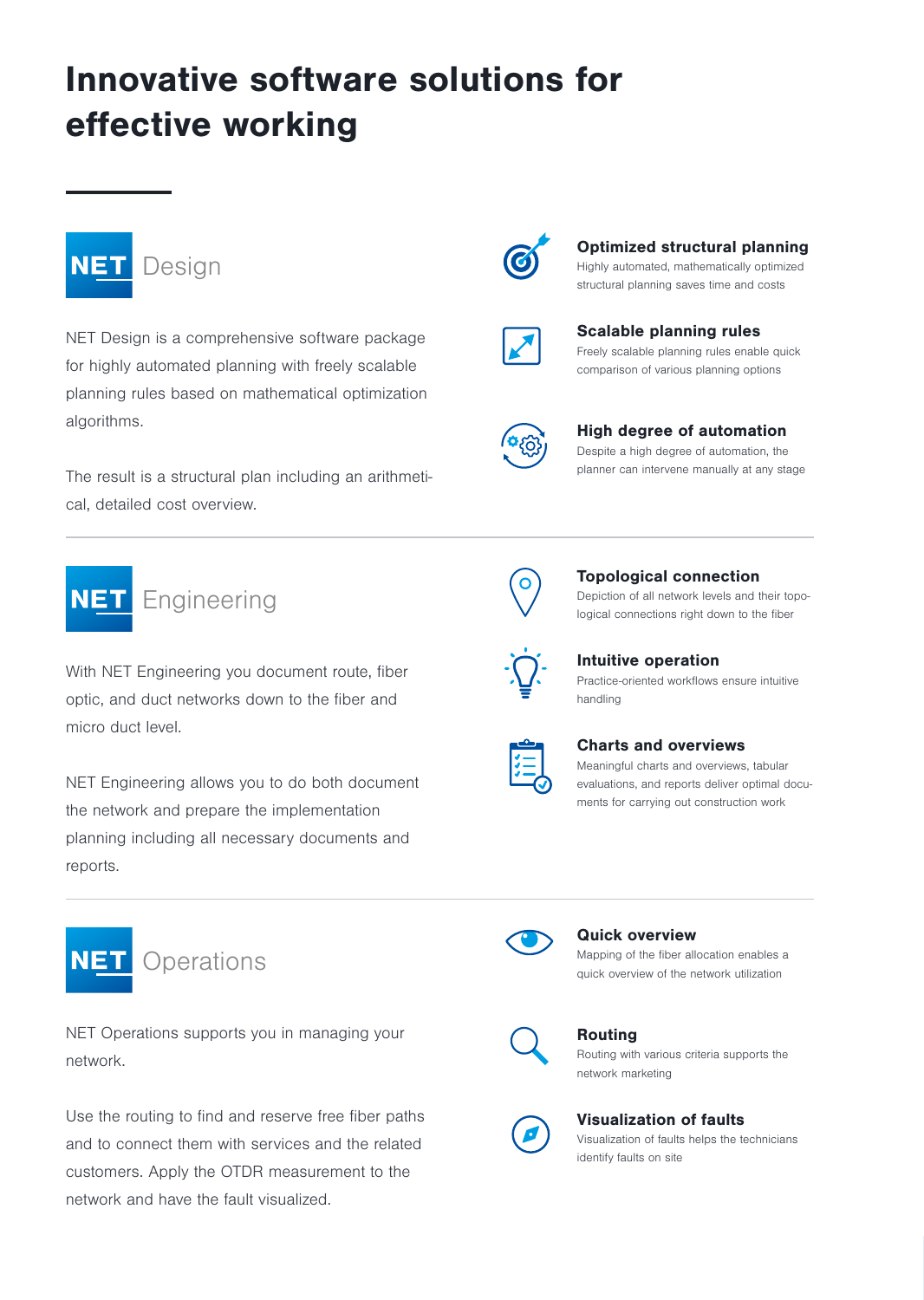## Mobile solutions for more flexibility



NET Mobile enables high-performance access to the network data via web.

The networks are available to you on mobile devices via standard web browsers from any location. NET Mobile also allows you to upload documents and photos to your project.





NET Build is the innovative tool for the digital representation of the construction phase from the working preparation, project and field management, construction control and monitoring, right through to invoicing and documentation of the services provided.



#### User-defined access

Individually scalable access rights for different user groups



#### Qualification of data

Defined possibilities for generating, modifying, and qualifying geodata and factual data including photos



#### Photo documentation

Upload important documents and photos with location and time stamp



#### Manage work orders

Manage and digitally distribute tasks and track construction progress in real time, including material and resource planning, budget control and accounting.



#### Mobile proof of employment

Construction crews receive their instructions, report the progress of construction work and record their time via app. Construction supervisors approve the construction files on any mobile device.



#### Integrated ticket system

The construction site and the office work together via a ticket system, the tickets are linked on the map. Photos are stored, comments attached and priorities set in real time.

Our products are individual, flexible, and coordinated